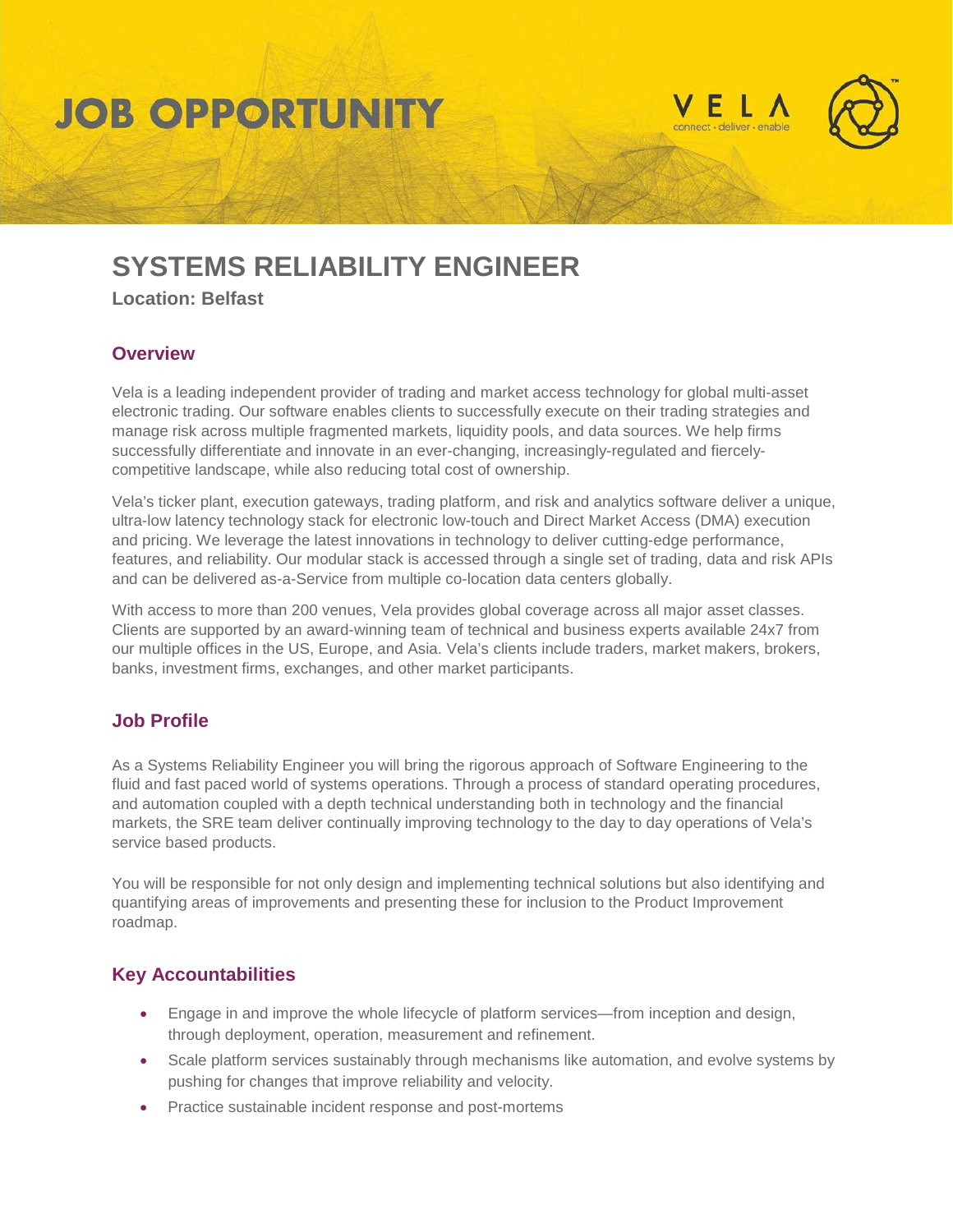# **JOB OPPORTUNIT**





- Gather and understand the business and technical requirements of our prospects and deliver a solution.
- Build and maintain strong professional relationships with the Engineering team ensuring that our integration processes run smoothly.
- Work closely with the Product and Account Management teams on existing and new product development by offering technical guidance, and in order to deliver an optimal overall end-user experience.
- Proactively manage own tasks and projects to agreed deadlines
- Support services before they go live through activities such as system design consulting, developing supporting utilities and systems, capacity planning and launch reviews.
- Maintain services once they are live by measuring and monitoring availability, latency and overall system health.

### **Knowledge, Skills & Experience Required**

#### **Essential:**

- Experience in one or more of the following: C, C++, Python, Perl, Ruby or shell scripting
- Experience in the software development life cycle from design through to implementation
- Experience with configuration management / deployment automation tools such as Ansible, Puppet or Chef
- Experience with Linux operating systems internals and administration (e.g. operating system performance tuning, filesystems, inodes, system calls) or networking (e.g., TCP/IP, routing, network topologies and hardware, SDN)
- Excellent communication skills with the ability to convey technical concepts to audiences of various levels
- Excellent written and verbal communication, and strong presentation skills

#### **Desirable:**

- Degree (Min 2.1) in Computer Science, Software or Electronic Engineering or other related discipline
- Previous experience working within a data/software vendor, exchange or trading firm
- Industry knowledge and understanding of financial markets and related terminology
- Experience with Continuous Integration and Test Frameworks
- High proficiency with Microsoft PowerPoint, Word and Excel

For more details on our organization, please visit our website: **[TradeVela.com](http://www.tradevela.com/)**